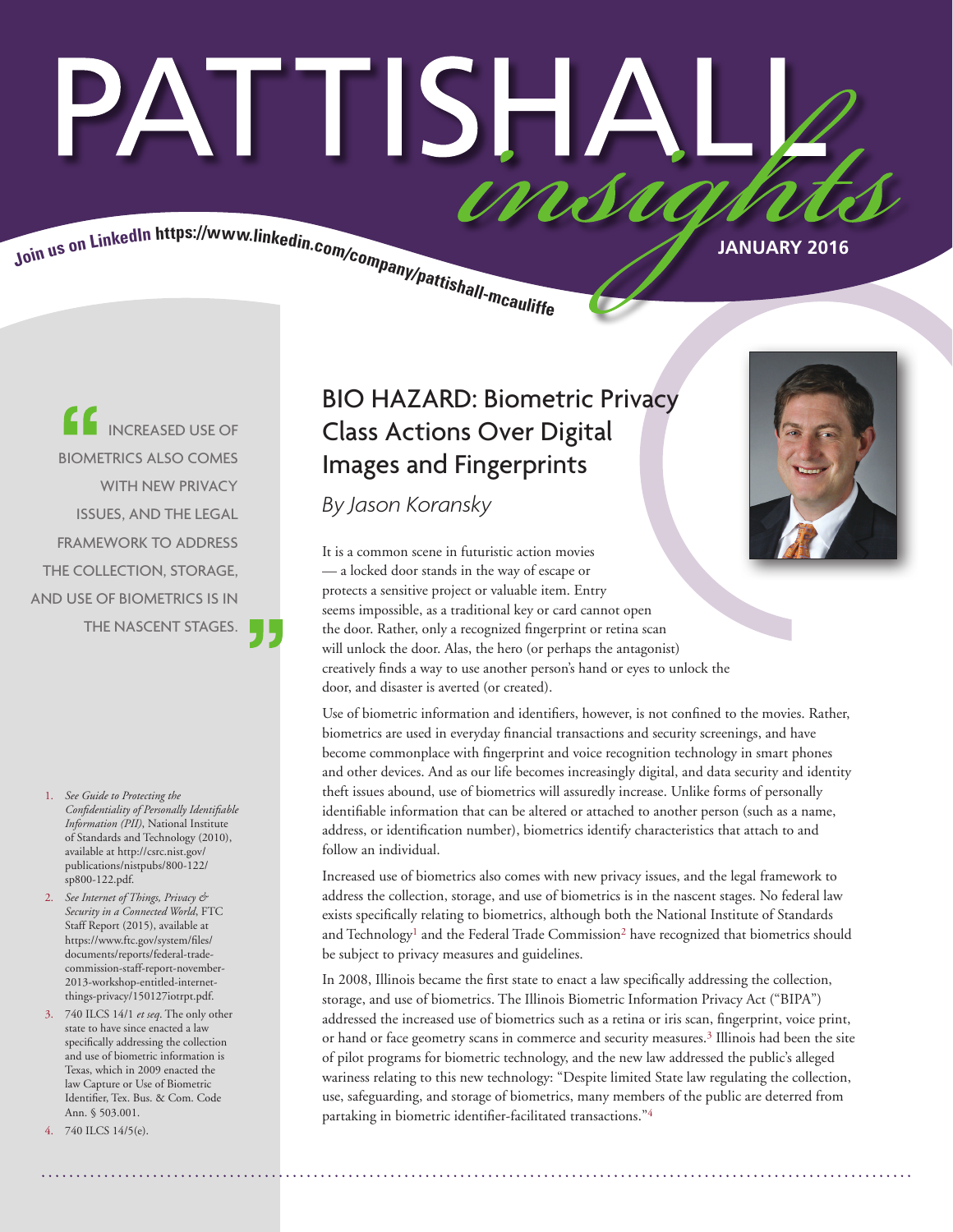In an attempt to mitigate consumer reticence relating to biometrics, the BIPA established significant obligations relating to the collection, use, and retention of biometrics by private entities, including:

- Establishing a publicly available written retention and destruction policy for biometrics;
- Requiring informed and written consent prior to collecting, capturing, purchasing, or receiving a person's biometrics;
- Prohibiting the sale, lease, trade, or profiting from biometrics;
- Prohibiting the disclosure or dissemination of biometrics without a person's consent, unless the disclosure or dissemination is required by law or a subpoena; and
- The need to establish reasonable security and privacy safeguards to protect biometrics.

In addition, the BIPA established that a party could be liable for the higher of actual damages or \$1,000 in liquidated damages for each violation of the act (or \$5,000 in liquidated damages for an intentional or reckless violation), and it allowed for the recovery of attorney's fees and costs.

Recently, attorneys have used the BIPA to bring class action suits against companies that use facial recognition technology, with the defendants not necessarily being those that Illinois lawmakers had in mind when they drafted and implemented the BIPA.

For example, in *Norberg v. Shutterfly, Inc*., 1:15-cv-05351 (N.D. Ill. June 17, 2015), the plaintiff alleged that the on-line photo printing, sharing, and storage company Shutterfly violated the BIPA by using facial recognition technology, without his consent, to identify him in photos uploaded and stored through the shutterfly.com and thislife.com websites.<sup>5</sup> Shutterfly moved to dismiss, arguing that biometric identifiers as defined in the BIPA do not include photographs.<sup>6</sup> In a case of first impression, the court recently denied this motion to dismiss.7 It held that the pleadings did not allege that Shutterfly's storage and use of the photos themselves violated the BIPA, but rather alleged that the use of face recognition technology created biometric identifiers, which Shutterfly then stored and used without the plaintiff's consent. Such actions, the court found, could violate the BIPA.

A similar motion to dismiss is pending in an analogous BIPA case brought in the Northern District of Illinois, *Gullen v. Facebook, Inc*., 1:15-cv-07681 (N.D. Ill. Aug. 31, 2015). The complaint in *Gullen* alleged that Facebook uses facial recognition technology to scan photographs that users

upload, and that Facebook can match the biometric information collected from this technology to an individual once someone provides this person's name to Facebook through its photo tagging feature.8 It further alleged that Facebook took these actions without complying with the disclosure, consent, or other provisions of the BIPA. With the arguments in the motion to dismiss in the Facebook case similar to those in the Shutterfly matter, this case against Facebook appears to have a decent chance of moving forward.

Following in the footsteps of the *Norberg* and *Gullen* cases, two recent BIPA cases have been filed in Cook County Circuit Court against tanning salons' scanning and use of fingerprints of its members.<sup>9</sup> These cases — which were brought by the same law firm — allege that the L.A. Tan and Palm Beach Tan salons collect fingerprints when someone signs up for a membership, which allows them to be identified as a member and check in at any salon. The complaints allege, however, that the salons violate the BIPA by not informing customers about this collection and use fingerprints, not obtaining a written release, and by not publishing a biometric data retention policy.

BIPA cases are not confined to Illinois, either. Apparently to avoid similar personal jurisdiction challenges as those raised by Shutterfly and Facebook in their motions to dismiss (which the court in the Shutterfly case did not accept), plaintiffs recently filed a class action in the Southern District of New York against New York-based Take-Two Interactive Software, Inc., alleging that the publisher and developer of video games such as NBA 2K16 violated the BIPA through the collection and storage of facial geometry features of the people who play the games.<sup>10</sup> No responsive pleadings have been filed in this case.

The recent spate of BIPA lawsuits demonstrates that companies should be vigilant in establishing, if they have not done so already, written policies that address the collection, use, dissemination, and destruction of biometrics. Importantly, companies should seek written consent from people prior to collecting or using their biometrics, and they should ensure that they provide a biometric policy to these people. Simply put, this policy should track the BIPA. ■

- 5. *Norberg v. Shutterfly, Inc*., 1:15-cv-05351, First Am. Compl., Dkt. No. 6 (N.D. Ill. June 23, 2015).
- 6. *Norberg v. Shutterfly, Inc*., 1:15-cv-05351, Mot. D., Dkt. No. 26 (N.D. Ill. July 31, 2015). Shutterfly also challenged personal jurisdiction in the motion.
- 7. *Norberg v. Shutterfly, Inc*., 1:15-cv-05351, Order, Dkt. No. 41 (N.D. Ill. Dec. 29, 2015).
- 8. *Gullen v. Facebook, Inc*., 1:15-cv-07681, Compl., Dkt. No. 1 (N.D. Ill. Aug. 31, 2015).
- 9. *See Rottner v. Palm Beach Tan, Inc*., No. 2015-CH-16695 (Ill. Cir. Ct. Nov. 13, 2015); *Sekura v. L.A. Tan Enters., Inc*., No. 2015-CH-16694 (Ill. Cir. Ct. Nov. 13, 2014).
- 10. *See Vigil v. Take-Two Interactive Software, Inc*., No. 1:15-cv-08211, First Am. Compl., Dkt. No. 12 (S.D.N.Y. Dec. 4, 2015).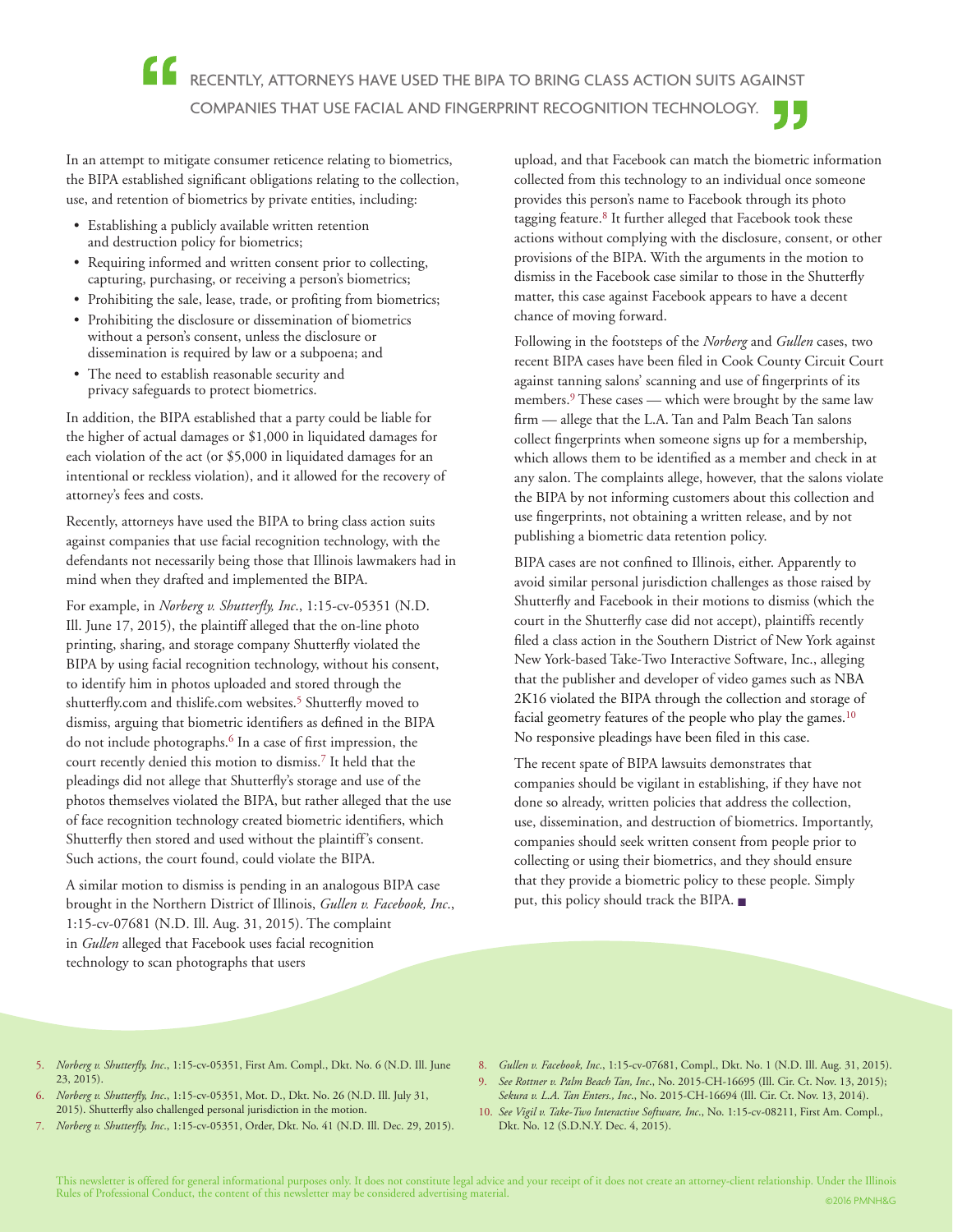

# PARTNERSHIP

#### ■ Seth I. Appel



The firm is pleased to announce that Seth has become a partner as of January 1, 2016.

#### PRESENTATIONS

#### ■ Ashly Boesche



Ashly spoke on "Beyond Hacking: Computer Fraud and Abuse Act" at the Chicago Bar Association on November 4, 2015.

#### ■ Jessica A. Ekhoff



Jessica spoke on "All's Clear - Or Is It? Titles, Character Names, Set Design, and Everything Else to Look For When Preparing a Film Clearance Opinion" at the Chicago Bar Association on October 20, 2015.

#### ■ Jason M. Koransky

Jason lectured on "Spotify and Beyond:



Confronting Licensing for On-Demand Streaming Services (and a Summary of the Pre-1972 Sound Recording Litigation)" for the YLS Creative Arts Committee, at the Chicago

Bar Association, on December 15, 2015.

#### ■ Robert W. Sacoff



On April 8, 2016, Bob will be a panel member discussing "Trademark Ethics: Conducting Ethical and Admissible Pretext Investigations" at the ABA's 31st Annual Intellectual

Property Conference in Bethesda, Maryland.

### PUBLICATIONS

#### ■ Jonathan S. Jennings



Jonathan wrote an article on a recent gray market Pharma trademark case as part of his role as the U.S. correspondent for Law Lore & Practice, which is the publication of The Pharmaceutical Trade

Marks Group (PTMG).

#### ■ Jason M. Koransky

Jason wrote an article on "Digital Dilemmas: The Music Industry Confronts Licensing for On-Demand Streaming Services," which was published in the January/February 2016 issue of *Landslide Magazine*.

#### ■ Uli Widmaier



Uli's case note, "Google's unauthorized copying of millions of books is fair use under U.S. copyright law, U.S. federal appeals court holds," was published in the November edition of *AIPPI e-News*.

# World Trademark Review (WTR) 1000

" 'The only firm in town with such sharpness of focus on trademarks, Pattishall McAuliffe is unique. In fact, it is a premier firm not only in Chicago or the United States, but globally.'" Pattishall McAuliffe has been nationally ranked Silver and Illinois-ranked Gold in the 2016 WTR 1000 rankings of The World's Leading Trademark Professionals. Robert W. Sacoff was nationally ranked Silver for "enforcement and litigation." David C. Hilliard was honored as one of two Intellectual Property Luminaries in Illinois. Additional Pattishall lawyers recognized by the WTR include Brett A. August, Phillip Barengolts, Thad Chaloemtiarana, Bradley L. Cohn, Jonathan S. Jennings, Janet A. Marvel, and Joseph N. Welch II.